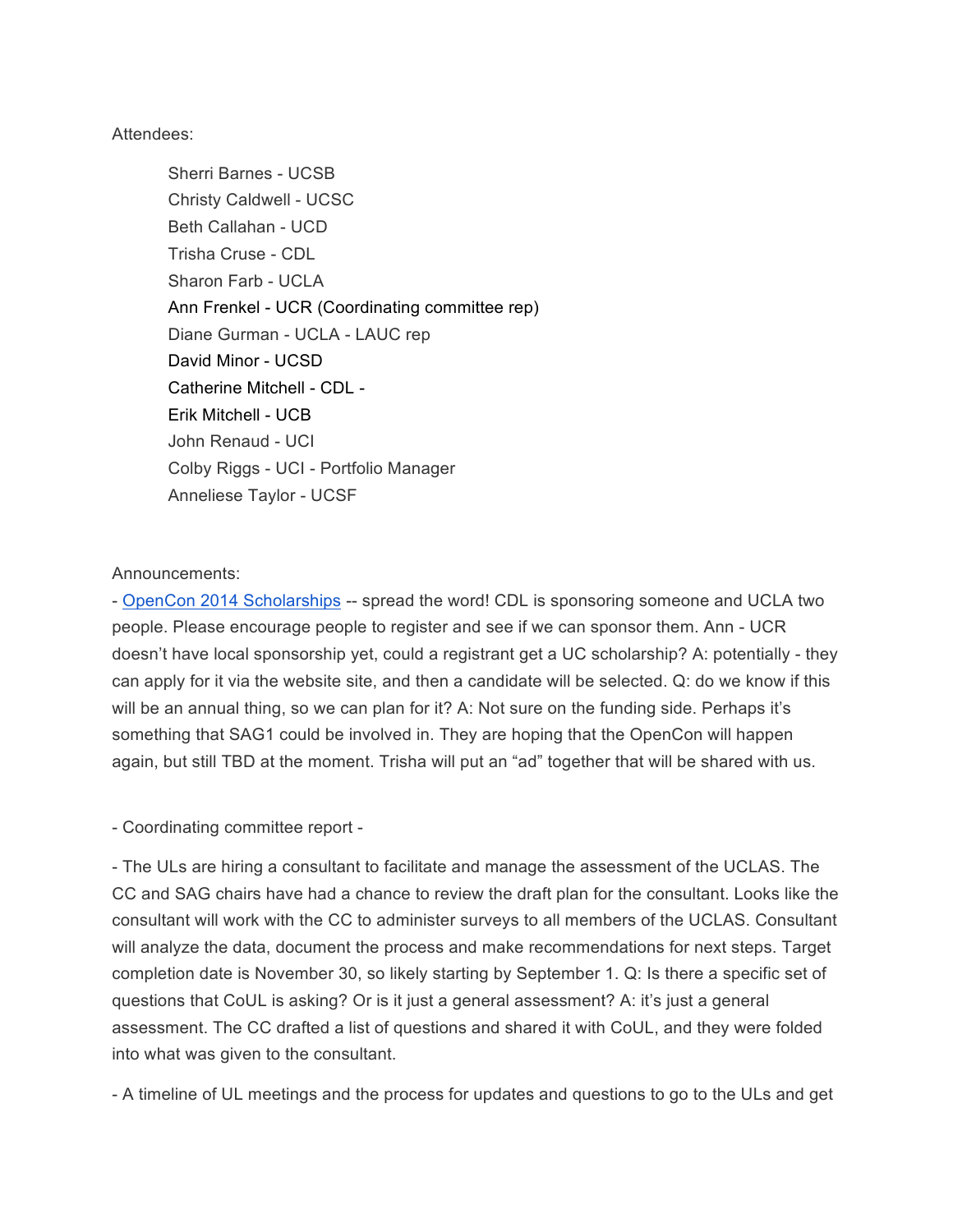it on their agendas will be coming out.

- Documentation of the process for people leaving and being replaced on the SAGS will be coming out.

Discussion topics:

- 1. New Data Curation CKG
	- a. Charter: http://libraries.universityofcalifornia.edu/groups/files/ckg/docs/UCDataCuration\_C KG\_Charter.pdf
	- b. Comments, questions, etc. Let's make sure we invite the co-chairs from the group to attend a meeting(s) and work closely with them as we look at our proceses.
- 2. Knowledge Unlatched Pilot, next steps
	- a. Doc for review
	- b. The CLS membership agrees with the pre-implementation group and thinks 28 monographs is not sufficient to assess the larger impacts of the KU pilot. We also believe that usage for open access titles may not be the easiest or best indicator of success.
	- c. The CLS membership agreed that we could support this endeavor. They are asking JSC to come up with a proposed cost share model for the campuses to consider.
	- d. Does SAG 1 want to continue with KU for round 2? (not yet launched, but in the works)
	- e. Does SAG 1 think this is a good project to continue to support?
	- f. Kerry Scott's points:

# g. **I think the biggest questions are:**

- i. do we want to do this again in the next round?
- ii. will campuses contribute to participate in the next

round?

# h. **Reasons we may not want to:**

i. is the inability to deduplicate content (from approval profiles) in a timely way (the refund process), too onerous for campuses?

ii. did SCP have issues or concerns related to the MARC records? the project overall?

iii. is the fact that usage data is currently only by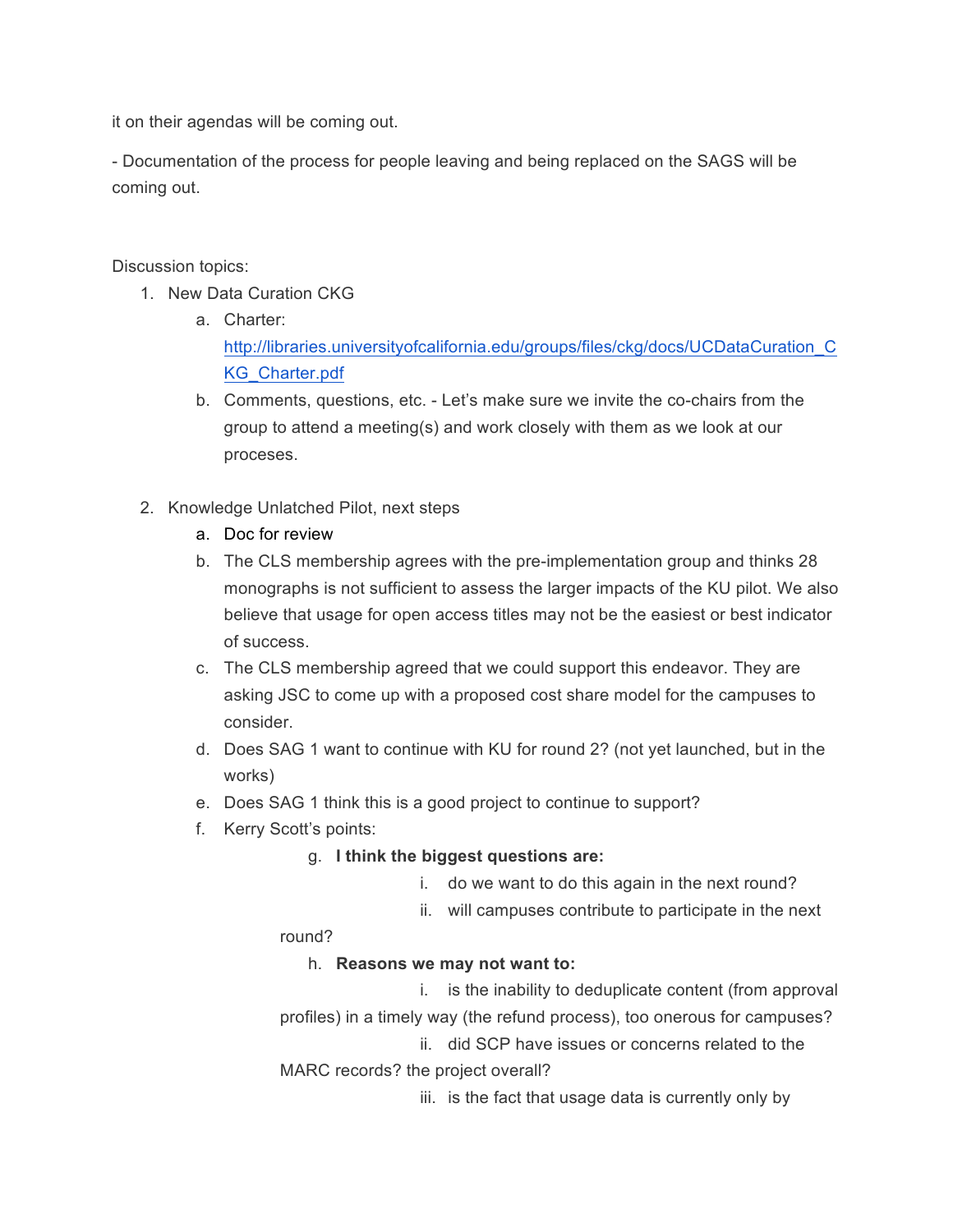country (see attached) and that usage data will continue to be tricky given the open nature of the titles, a deal breaker?

#### i. **Reasons we may want to:**

i. is the greater good nature of this project and the nascent understanding of whether this will be a transformative model, reason enough to pay for year two?

- j. The real challenge is at the campus level, it wasn't always clear whether it was worth supporting.
- k. The UC rep for this project should be working with KU to address these issues. This also includes the relative lack of quality of the records.
- l. It would be good for the Transformative Models Group to also hear what kinds of things are going on in the processes.
- m. It's likely that if SAG1 recommended to wait and see where KU goes, there likely won't be heartbreak in CLS. (Also wouldn't be heartbreak if the recommendation was the opposite.)
- n. UC should have someone on the KU steering committee to represent our perspective and share the kinds of issues that are coming up and assure their resolution.
- o. We're supporting the concept and the idea, with some disappointment in the actual implementation.
- p. WE do need to be looking broadly at other open publishing models (e.g. PEERJ, arXiv, etc.) - this is being looked at by the group Annaliese is on.
- 3. Open Access Publishing Fund Pilot Assessment Report
	- a. Doc for review
	- b. NB recommendation is on p. 14 if doc is TLDR.

c. Main rec: UC needs to figure out whether an open access model is truly sustainable

4. Comments? Official SAG1 response?

a. The questions were quantitative, rather than qualitative. e.g. even if the sustainability could be solved, is it worth pursuing - was it actually transformative? Annaliese has been thinking of doing a qualitative survey of her local researchers.

b. Noted that there weren't many Arts and Humanities applicants. (May have to do with the journal publishing types in those fields.)

c. Also note that in the reports, there's not a detailed / nuanced discussion of why applications may have been rejected.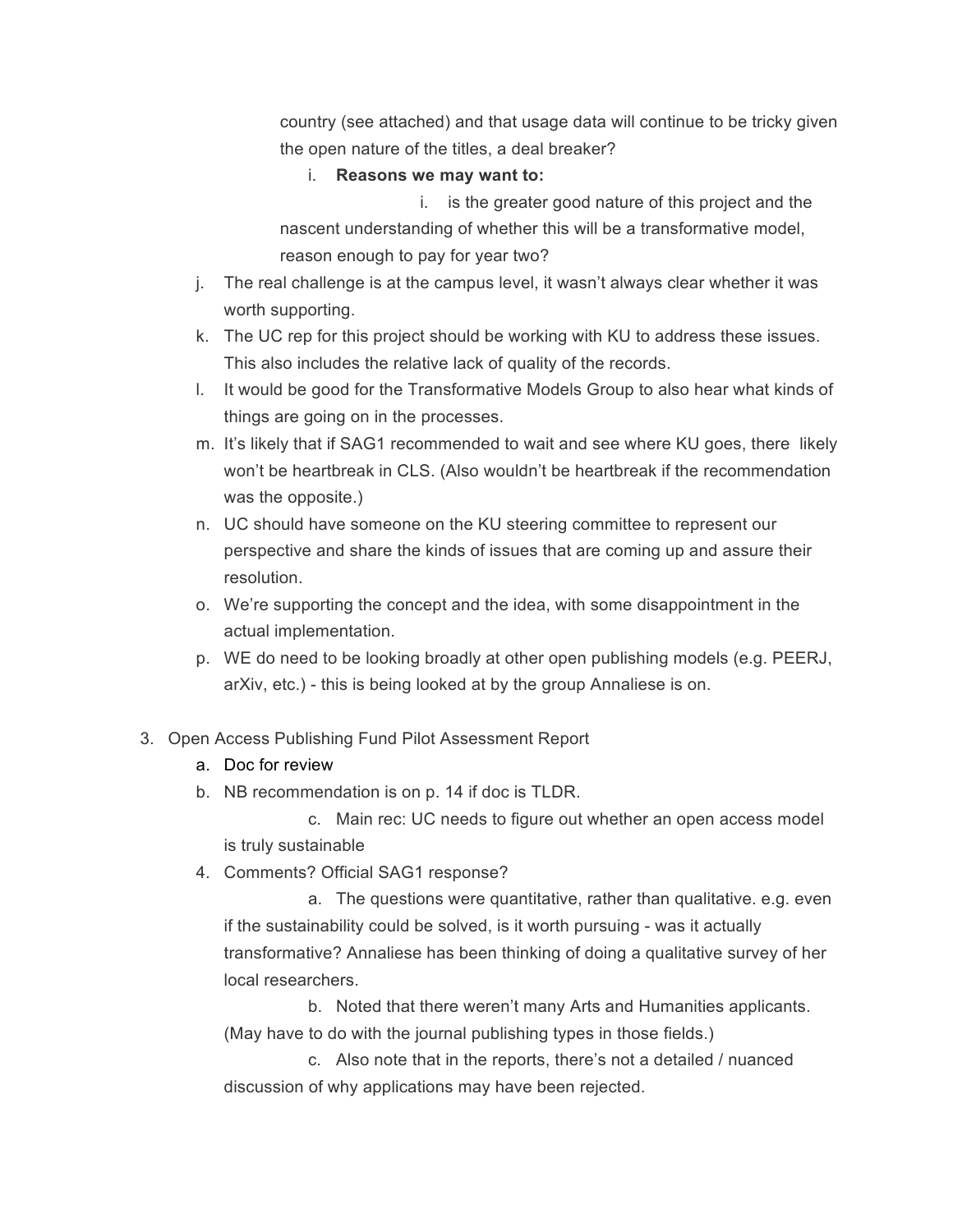d. Question of whether CDL will continue with the request for a match from CDL. We should recommend that it continues. We should ask Jackie this question since it doesn't appear in the report.

e. At SF this fund generated a bunch of questions and issues for discussion. They'd like to look at what this means for the UC to support these issues, and what might it mean to do it at a larger scale. What's the ultimate goal and how do we achieve it?

# 5. Shared Metadata Policy from SAG2 (David's email on 7/14)

- a. Working on final draft and will send in the next two weeks
- b. Update from Patti Martin: May I suggest this? SAG 1 accepts the draft report when I send it out, and then arranges with the co-chairs (Louise Ratliff and Claudia Hornung) to attend a SAG 1 meeting for discussion before further circulation. In other words, I don't see any reason why you can't shape the process further to suit your own wishes.
- 6. OSC Update
	- a. They are looking at the OSC workplan. This is planned to be shared with SAG1 during our Sep 5 meeting.
- 7. OA Policy implementation update
	- a. Test instances of Symplectic's Elements have been implemented for the three initial campuses (Irvine; LA, SF). Faculty "testers" of the Elements system are being interviewed this week and next by CDL/eScholarship staff, identifying areas that need to be addressed before Elements is released broadly to Academic Senate faculty at UCI, UCLA, & UCSF.
- 8. Symplectic campus visits
	- a. UCSC had about 10 people in person in attendance (4 librarians, 1 AUL, our UL and 4 people from Academic Personnel Office) and online Susan, Kerry Scott, and Justin Gonder. Really lively meeting, and we have a followup meeting with us and APO representatives end of August.
	- b. UCB likewise had good attendance ~30 people including faculty from the Library faculty advising committee University IT. We had an animated discussion around versions of OA articles and the issues associated with pre/post prints, author copies as well as issues surrounding publications with content that has copyright issues (e.g. History of Art publications may feature images that were licensed for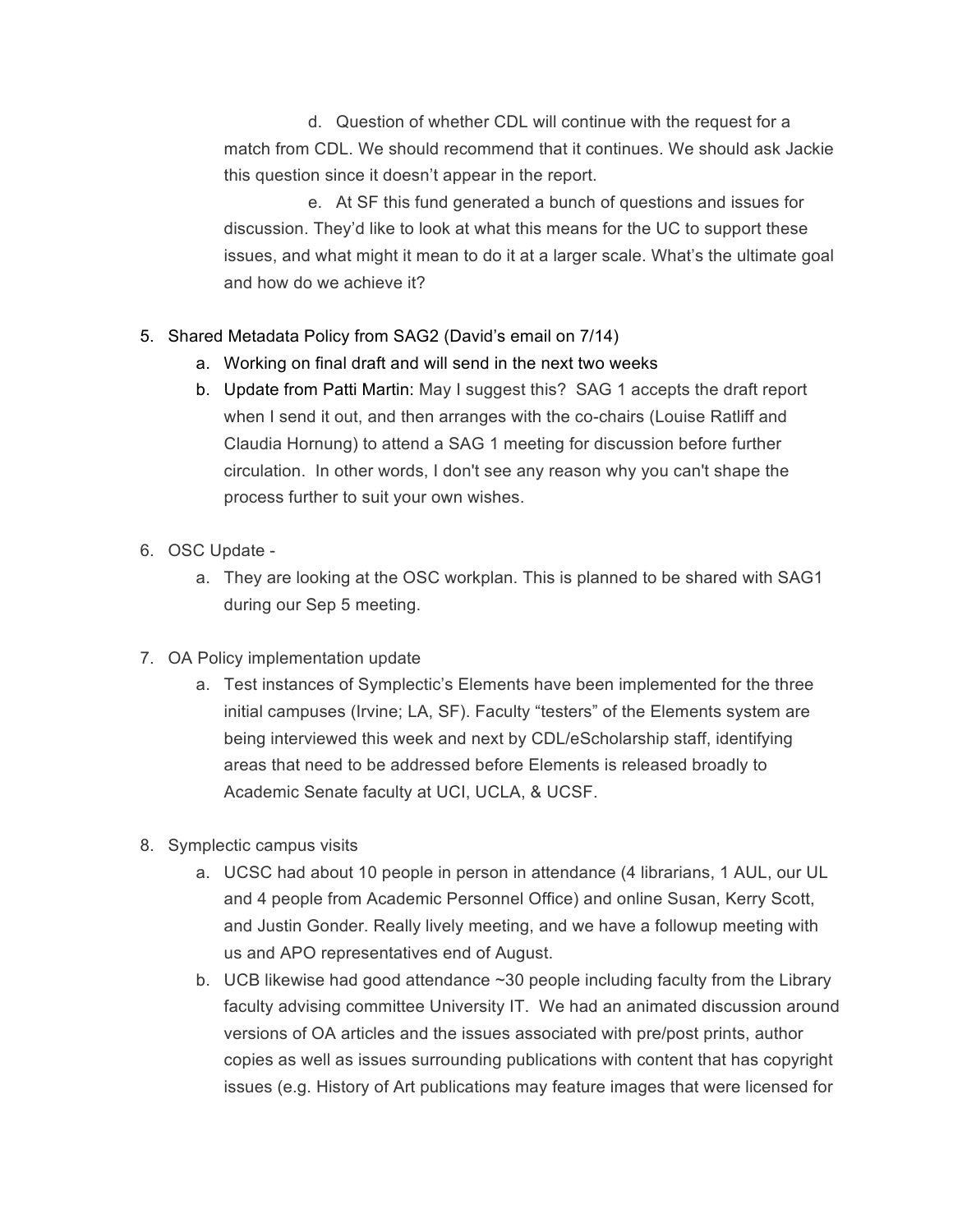publishing in a journal, cost might increase in an OA model).

- c. UCD had the presentation for OA Support group, Collection Strategist department and DUL and did not circulate the invitation widely. The discussion was good and I feel as though the discussion contributed to a greater understanding to the entire process for the group.
- d. There was also a presentation at UCOP focused more on systemwide things. There were people from the grants office who were interested in how they might be able to use the tool for tracking.
- 9. UC Code camp
	- a. Message to participants:

Hello code camp attendees!

It's about a month before UC Code Camp, and we have some updates and info for you:

(1) We've set up a website for the event at http://CDLUC3.github.io/UC-code-camp. The site includes logistics information, a list of attendees, and a draft agenda. Check it out!

(2) We want you to help us plan the agenda! Submit your ideas. See ideas others have submitted here.

(3) We are planning to have some "Dork Shorts" to kick off the camp. These are intended to be very brief lightning talks that introduce your campus, your projects, your tools, et cetera. **We need at least one volunteer from each campus to present a Dork Short**. Please volunteer by emailing Marisa Strong at marisa.strong@ucop.edu.

(4) We want to emphasize that this event will be focused on coding, development, and hacking for UC libraries projects and beyond. If that's not your bag, feel free to send me an email and I will cancel your order. No hard feelings!

10. Systemwide ORCID licensing?

- a. ORCID was presented to the ULs at their December meeting. ANDS has developed a good case study on the use of ORCIDs for data. We have incorporated ORCID into the DMPTool and have (or will) add it to Dash.
- b. We could invite Lisa Schiff to our next meeting and she could provide background on ORCID at UC. Perhaps we want to suggest a consortial approach to the ULs.